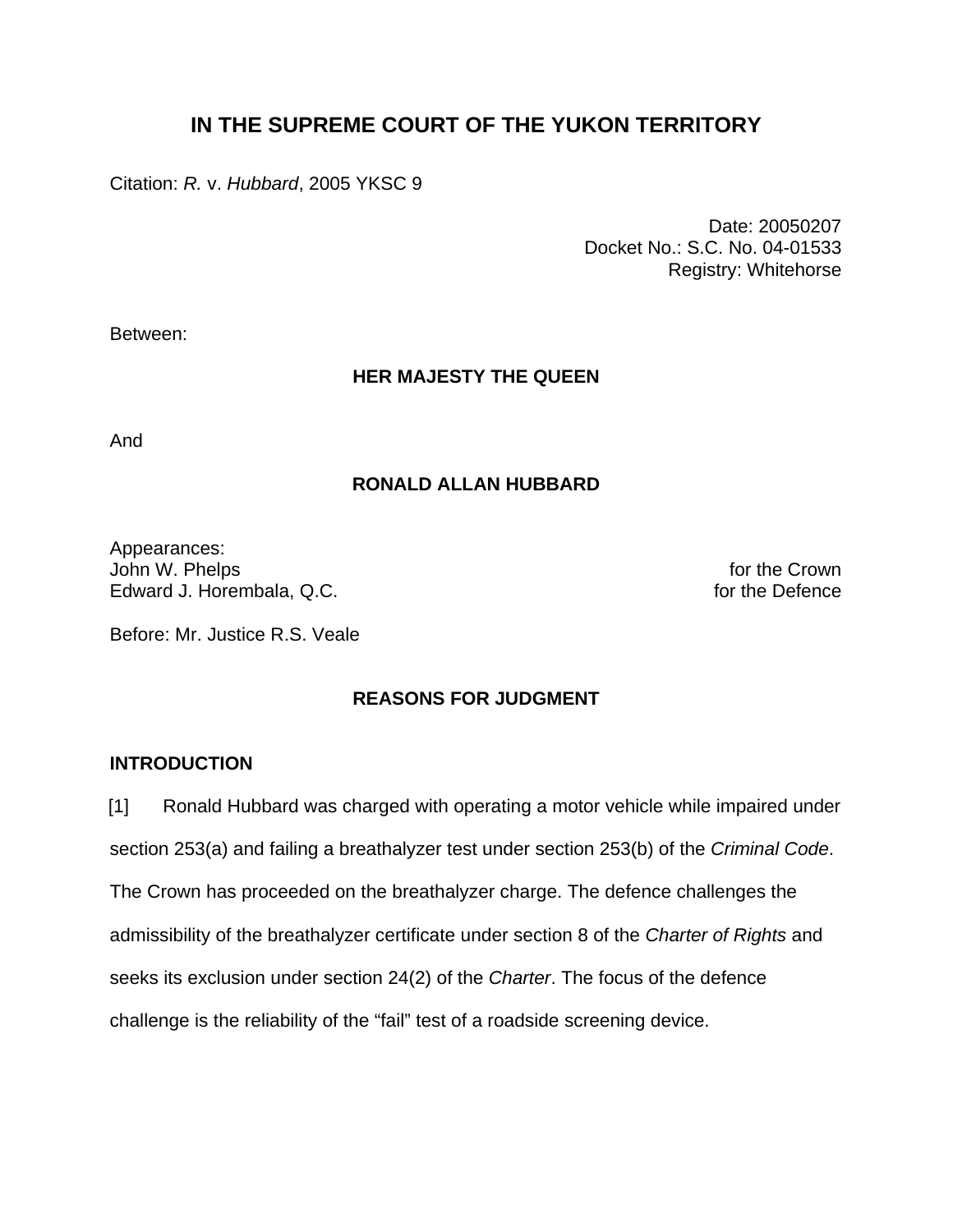#### **THE FACTS**

[2] On October 9, 2003, Corporal Gaudet was travelling west on Queen Street in Dawson City. He stopped at the stop sign at the intersection with Third Avenue. This street corner is a block away from three bars that would be open at that time of year. He observed a pickup truck moving north on Third Avenue. The driver of the pickup truck had his headlights on and stopped in the intersection with Queen Street when he had the right of way. The driver stopped for a few seconds, turned on his right signal light and slowly turned right onto Queen Street passing Corporal Gaudet. Corporal Gaudet was suspicious and did a u-turn and followed the pickup truck. Corporal Gaudet did not testify in chief that the truck driver turned on his right signal light. However, using his notes, he acknowledged that the truck driver turned on his right signal light.

[3] The pickup truck travelled slowly, indicating less than 40 k.p.h., to Fourth Avenue. A right turn on Fourth Avenue would reveal a sign indicating that Fourth Avenue was closed for construction between Queen Street and Princess Street. The pickup truck turned right and drove through the construction site as the gates were open and turned left onto Princess Street. Corporal Gaudet stated in chief that the driving pattern indicated the driver was confused. In cross-examination he confirmed that there was nothing unusual about the driving of the accused.

[4] Corporal Gaudet put his flashers on and the pickup truck pulled over into the Shell Station parking lot. It was 9:30 p.m.

[5] The driver got out of the vehicle and Corporal Gaudet approached and asked for his driver's licence. The driver thumbed through his wallet and produced it, identifying him as Ronald Hubbard.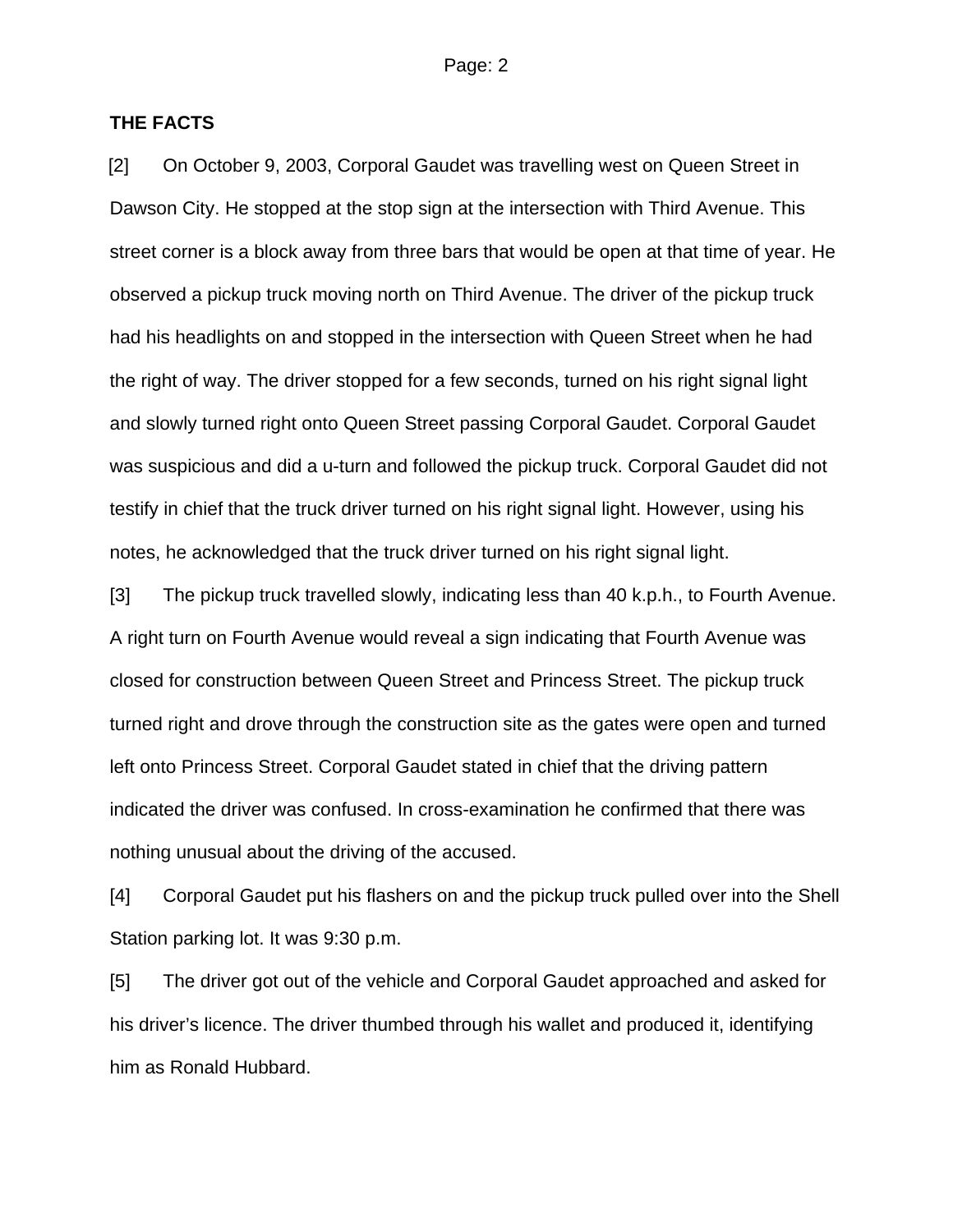[6] Corporal Gaudet asked him for the vehicle registration. Hubbard leaned across the seat to the passenger side and took some time to produce it. The pickup truck was registered in the name of a friend.

[7] Corporal Gaudet testified that Hubbard's eyes were red and watery. Corporal Gaudet agreed this could also be the result of fatigue or smoking. He said Hubbard would not talk directly to him but talked to the side. He described his speech as "slightly slurred" but Corporal Gaudet could not describe the words Hubbard used or the conversation. He smelled a strong odour of mouthwash. His notes had the notation AOB meaning "alcohol on breath", but he knew it meant mouthwash.

[8] Mr. Hubbard told Corporal Gaudet that he had been drinking and Corporal Gaudet concluded he had been drinking that evening. Corporal Gaudet testified in chief that Hubbard said that he had had a "couple beers" and picked up some beer. The Corporal's notes said "several beers" and in cross-examination he agreed that "several beers" would be correct as the notes were made simultaneously. He suspected that the mouthwash was a camouflage for alcohol. Corporal Gaudet asked Hubbard to walk back to the police truck. He described Hubbard as slightly swaying but he could not recall how he observed this. He stated that the parking lot had a gravel surface. He also described Hubbard as slow and deliberate and robotic in his examination in chief. In crossexamination he agreed his notes did not confirm this. I find that Corporal Gaudet had no independent memory of the incident and relied upon his notes which he reviewed before trial.

[9] At 9:37 p.m. he read Hubbard the demand to provide a breath sample from a roadside screening device called an Alco-Sensor IV Screener. He took Hubbard's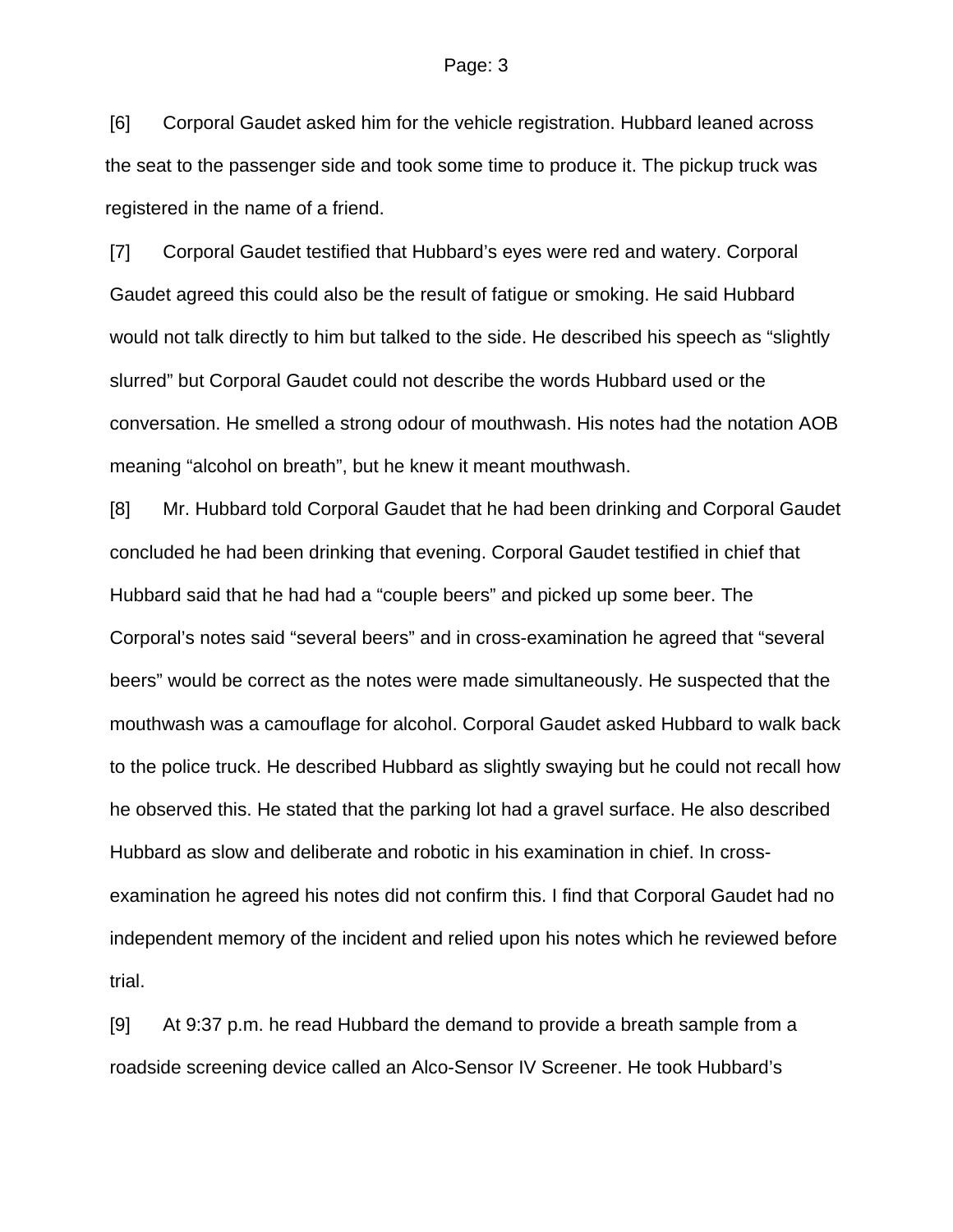sample at 9:40 p.m. and it registered "fail", at which time he read the breathalyzer demand and took him to the detachment. Breathalyzer readings were taken and the question is whether the certificate is admissible.

[10] Corporal Gaudet said he was using the Alco-Sensor roadside screening device to

confirm his suspicion that Hubbard was impaired or over .08. He also said it was policy

to use it. The detachment containing the breathalyzer equipment was only three minutes

away. I find that Corporal Gaudet was using the screening device to confirm his

suspicion and be sure that he had reasonable and probable grounds to make a

breathalyzer demand.

[11] Corporal Gaudet took the training course on the operation of the Alco-Sensor in

November, 2000. He stated that he did not use the Alco-Sensor for a period of time after

the course.

[12] The training manual has two references to a "15 minute waiting period prior to

testing". The first reference states:

A recent drink of an alcoholic beverage or regurgitation could introduce "mouth alcohol" to the breath thus causing an exaggerated reading. A 15 minute waiting period prior to testing will insure the elimination of "mouth alcohol".

[13] The second reference states:

# **PROCEDURE FOR CONDUCTING A BREATH TEST WITH A/S IV SCREENER**

 When using the **A/S IV SCREENER**, the subject can be asked if he has used any alcohol in the last 15 minutes. If his response is negative, test him immediately; if otherwise, wait 15 minutes before testing. If the test result is positive, wait 10 minutes and take a second test. A similar result on the second test indicates true blood alcohol level. A much lower result strongly suggests mouth alcohol was present at the time of the first test.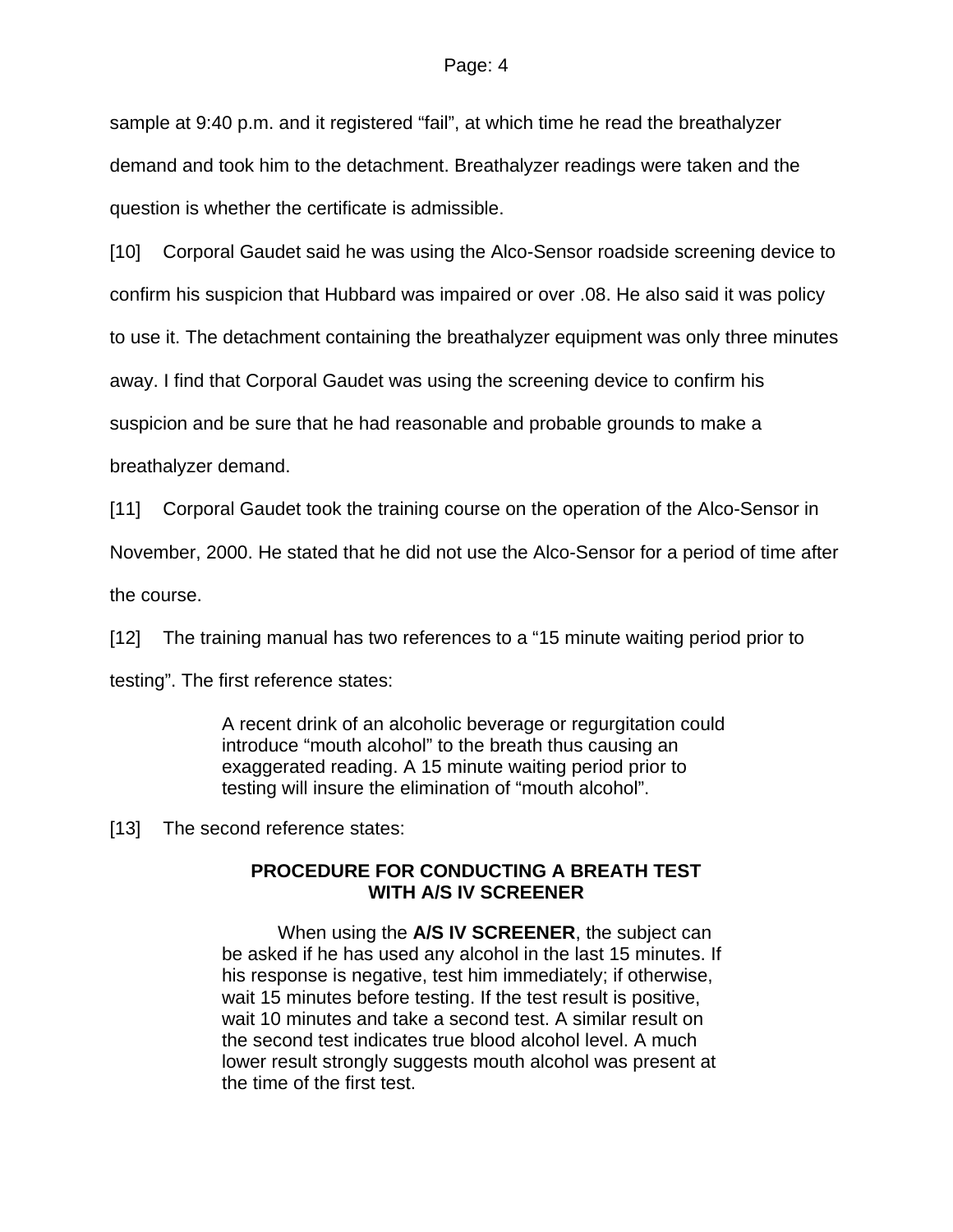[14] When Corporal Gaudet was asked about the 15 minute waiting period if alcohol was recently taken, he responded by saying "to be honest" when he stopped Hubbard he was aware of a five minute waiting period if Hubbard had been smoking a cigarette; cigarettes could damage the instrument. It was his understanding that he could wait for five minutes and then do a test without damage to the instrument.

[15] He also admitted that he would not normally wait five minutes to administer the Alco-Sensor. However, he stated that he would wait five minutes if there was something in the person's mouth such as mouthwash. He agreed that he did not wait five minutes before administering the Alco-Sensor test.

[16] I find as a fact that, at the time of this incident, Corporal Gaudet did not have any knowledge or memory of the 15 minute waiting period if alcohol was recently consumed. While there are other occasions in his evidence which might give the impression that he was aware of the 15 minute waiting period, it was knowledge acquired after this incident.

# **ANALYSIS**

### **Issue 1 Did the police officer have reasonable and probable grounds to make a breathalyzer demand without relying on the "fail" reading of the roadside screening device?**

[17] The first question to determine is whether the police officer had reasonable and probable grounds to make a breathalyzer demand on Mr. Hubbard without a "fail" reading on the screening device. In other words, were the indicia of impairment sufficient in themselves to form the basis for the reasonable and probable grounds required to make the breathalyzer demand? The evidence must establish that the police officer subjectively believed that Mr. Hubbard was impaired and that there were objective grounds for that belief. The objective test is whether a reasonable person standing in the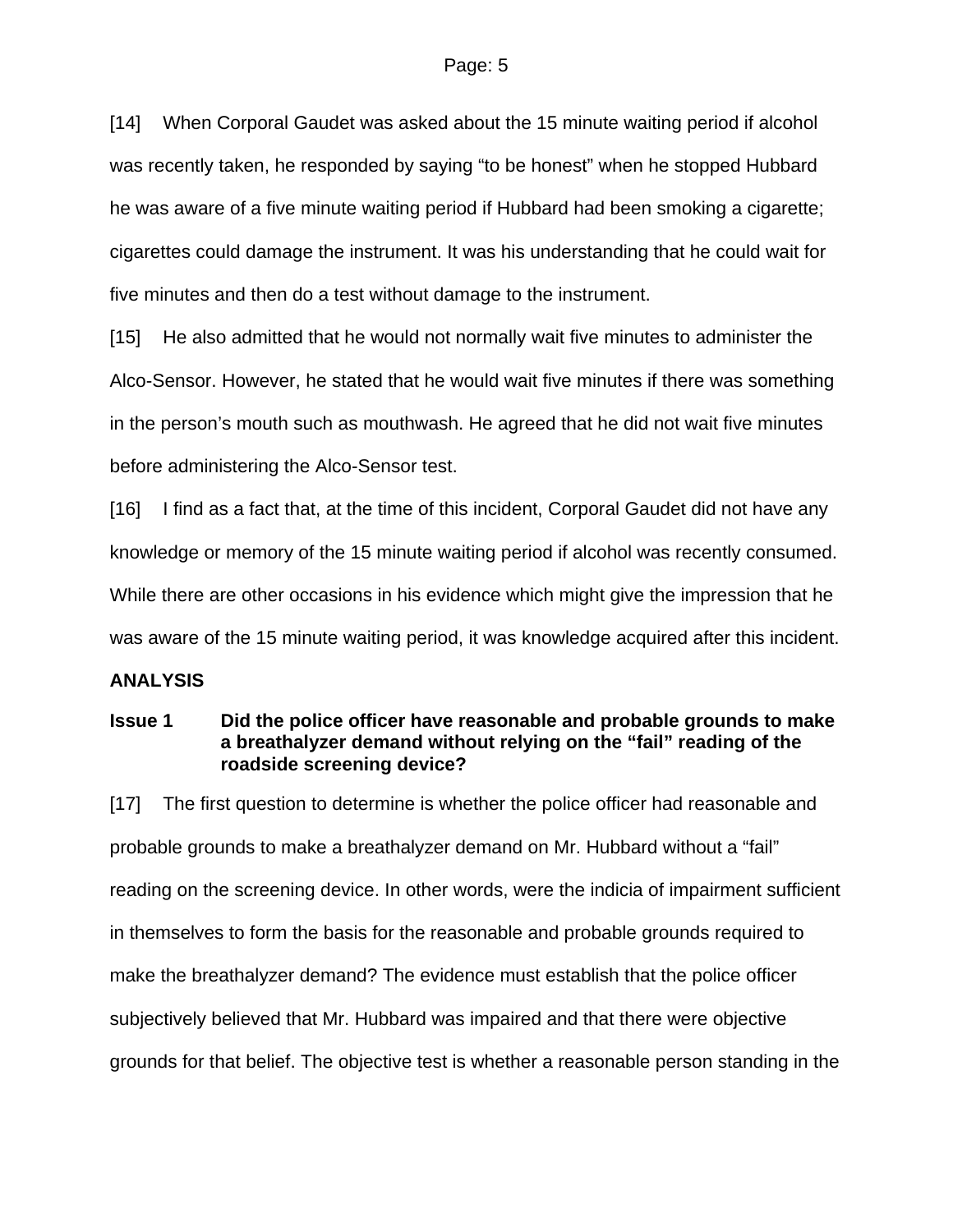shoes of the police officer would believe reasonable and probable grounds existed to make the breathalyzer demand.

[18] As to the officer's subjective belief that he had the indicia of impairment, there is no evidence from the police officer so stating. While it could be inferred from his evidence that he did have a subjective belief, I am of the view that his evidence supports the position that he did not have a subjective belief. After reciting all the indicia of impairment, he stated that he suspected that Mr. Hubbard had alcohol in his body. He then read the demand for a sample of his breath by means of an approved screening device. He clearly stated that he demanded a breath sample from the roadside screening device to establish that he could make the demand for a breathalyzer, although he always added that it was required by policy. Thus, I do not find that he had a subjective belief of reasonable and probable grounds without the "fail" reading on the approved screening device.

[19] When the police officer does not have a subjective belief of reasonable and probable grounds, it would be unusual to find objective grounds. From an objective point of view, I find that the officer's evidence boiled down to the fact that Mr. Hubbard's driving was not unusual. His observation of red, watery eyes was not conclusive. His evidence that Mr. Hubbard "slightly slurred" his words could not be related to any words or conversation by the police officer. Similarly, he could not explain how he observed that Mr. Hubbard was "slightly swaying".

[20] The best objective evidence came from Mr. Hubbard himself when he said he had "several beers" and had just come from town where he picked up beer.

#### Page: 6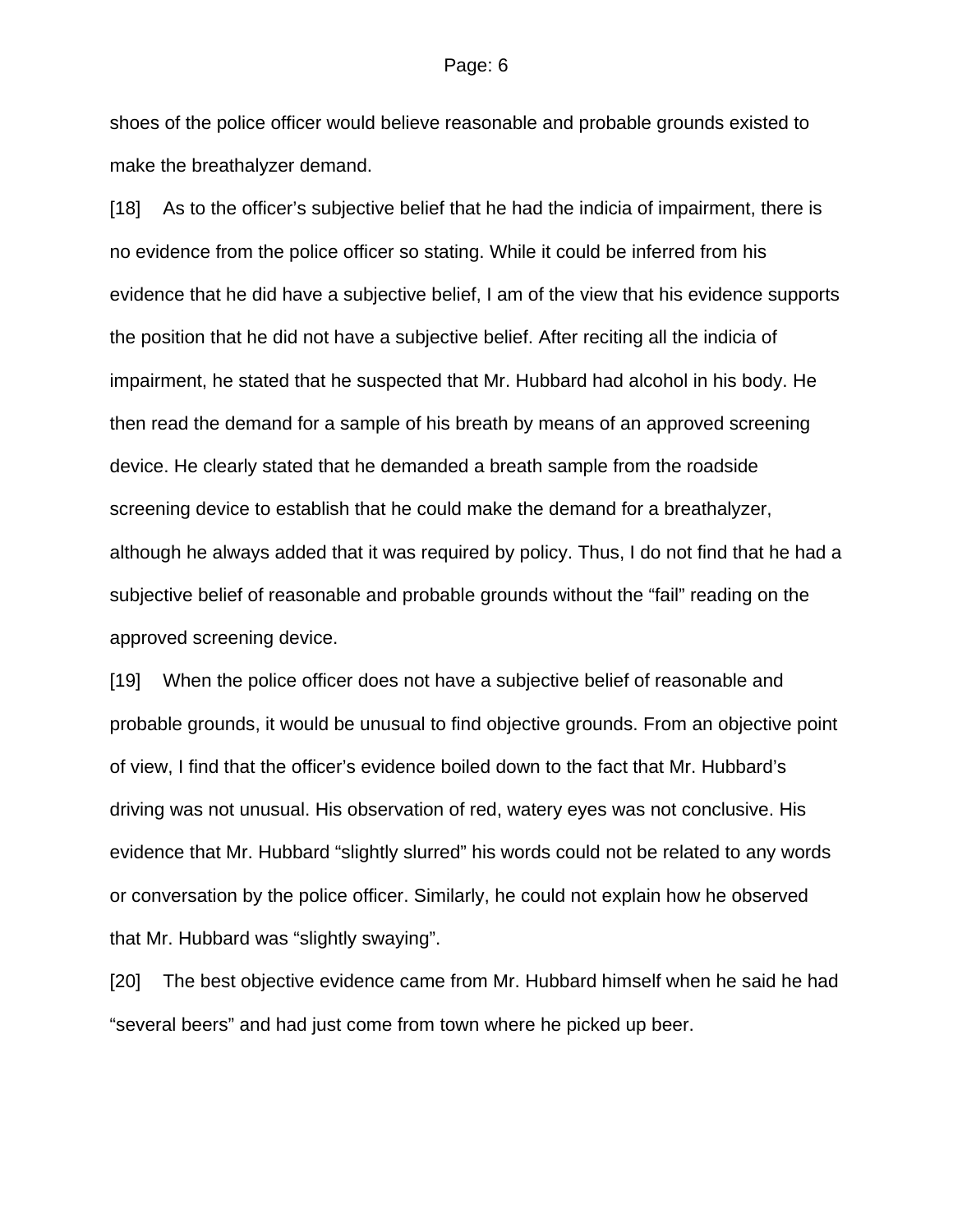[21] There is no requirement that the police officer prove impairment beyond a reasonable doubt at this stage. However, I find the indicia of impairment in this case fall short of reasonable and probable grounds to make a breathalyzer demand. There was no unusual driving and the slight slurring and swaying were not supported by evidence. Something more than the fact that he had alcohol in his body and mouthwash on his breath is required.

**Issue #2 Is the "fail" reading from the roadside screening device reliable to provide the reasonable and probable grounds to demand a breath sample under section 254(3) of the** *Code***?** 

[22] There is no doubt that the police officer was correct in demanding that a sample of Mr. Hubbard's breath be tested by a roadside screening device. There was a strong odour of mouthwash, suggestive of an intent to cover up the odour of alcohol. As well, Mr. Hubbard told the police officer that he had several beers. The officer therefore had a reasonable suspicion that he had alcohol in his body while operating a motor vehicle. [23] The law on roadside screening devices has been established in *Regina* v. *Bernshaw* [1995], 1 S.C.R. 254 and *R.* v. *Einarson* (2004), 70 O.R. (3d) 286 (O.C.A.). A useful summary of these cases was made by Durno J. in *R.* v. *Mastromartino* (2004), 70 O.R. (3d) 540 (Ont. Sup. Ct. Just.) at paragraph 23 as follows:

- 1. Officers making ASD demands must address their minds to whether or not they would be obtaining a reliable reading by administering the test without a brief delay.
- 2. If officers do not, or reasonably could not, rely on the accuracy of the test results, the results cannot assist in determining whether there are reasonable and probable grounds to arrest.
- 3. Officers making ASD demands may briefly delay administering the test if, in their opinion, there is credible evidence which causes them to doubt the accuracy of the test result unless the test was briefly delayed.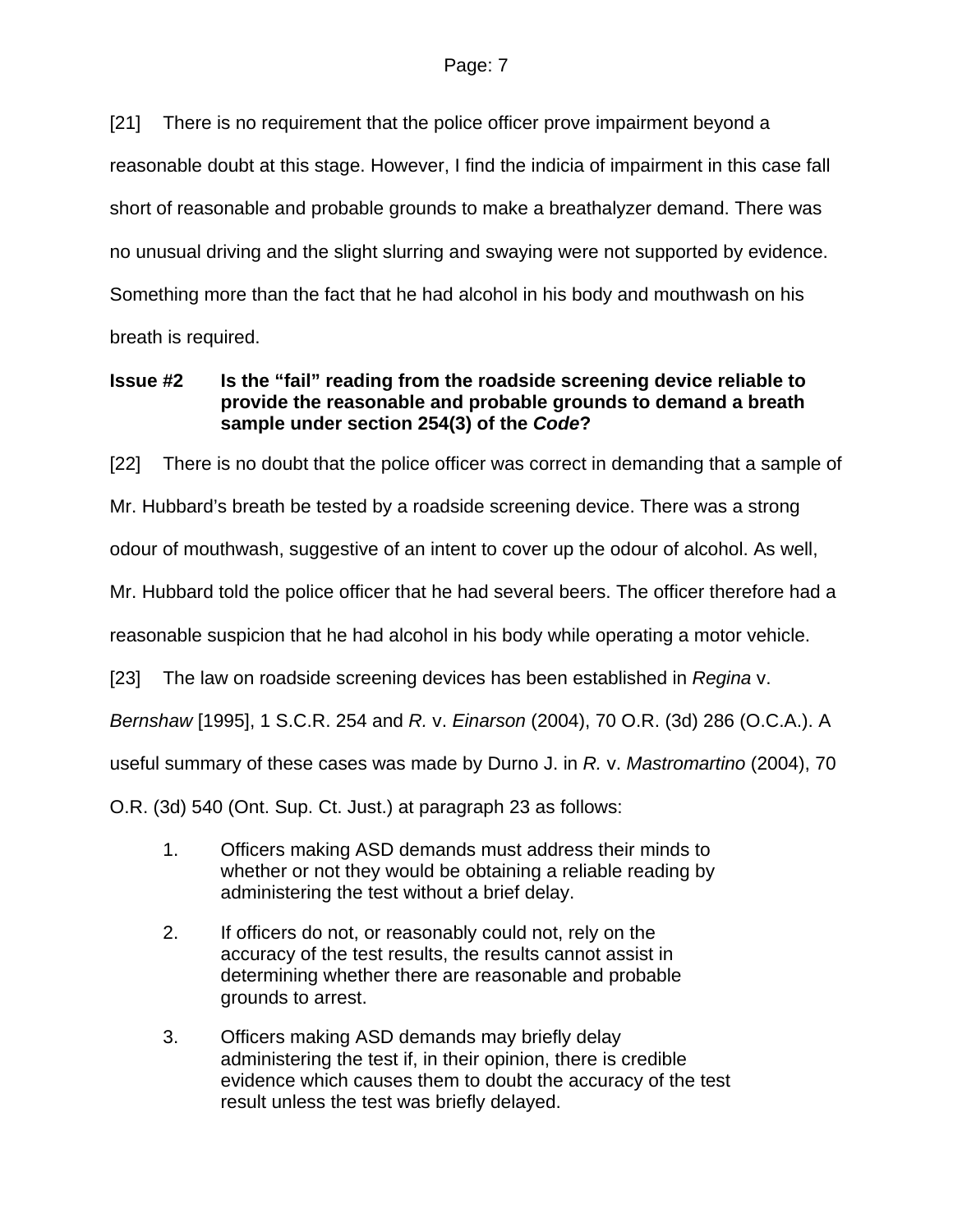- 4. Officers are not required to wait before administering the test in every case where a driver may have been in a bar shortly before being stopped. The mere possibility that a driver has consumed alcohol within 15 minutes before taking the test does not preclude an officer from relying on the accuracy of the screening device.
- 5. Whether or not officers are required to wait before administering the screening test is determined on a case-bycase analysis, focusing on the officer's belief as to the accuracy of the test results if the tests were administered without delay, and the reasonableness of that belief.
- 6. The fact the driver is observed leaving a bar is a relevant circumstance in determining whether it was reasonable for the officer to delay the taking of the test in order to obtain an accurate sample. However, officers are not required to ask drivers when they last consumed alcohol.
- 7. If the officer decides to delay taking the sample and that delay is challenged at trial, the court must decide whether the officer honestly and reasonably felt that an appropriately short delay was necessary to obtain a reliable reading.
- 8. If the officer decides not to delay taking the sample and that decision is challenged at trial, the court must decide whether the officer honestly and reasonably believed that he could rely on the test if the sample was taken without delay.

[24] The question to be determined is whether the "fail" reading on the roadside

screening device can assist in determining that there are reasonable and probable

grounds to demand a breathalyzer test. Under normal circumstances a "fail" reading on

a properly conducted roadside screening device is sufficient to establish reasonable and

probable grounds for a breathalyzer demand.

[25] Based upon the *Bernshaw* and *Einarson* cases, the court takes a flexible

approach to section 254(2) so that "the reasonable and probable standard must reflect

the particular officer's assessment tested against the litmus of reasonableness"

(*Einarson* paragraph 34). Thus, as in paragraph 8 of the above summary of the law, "the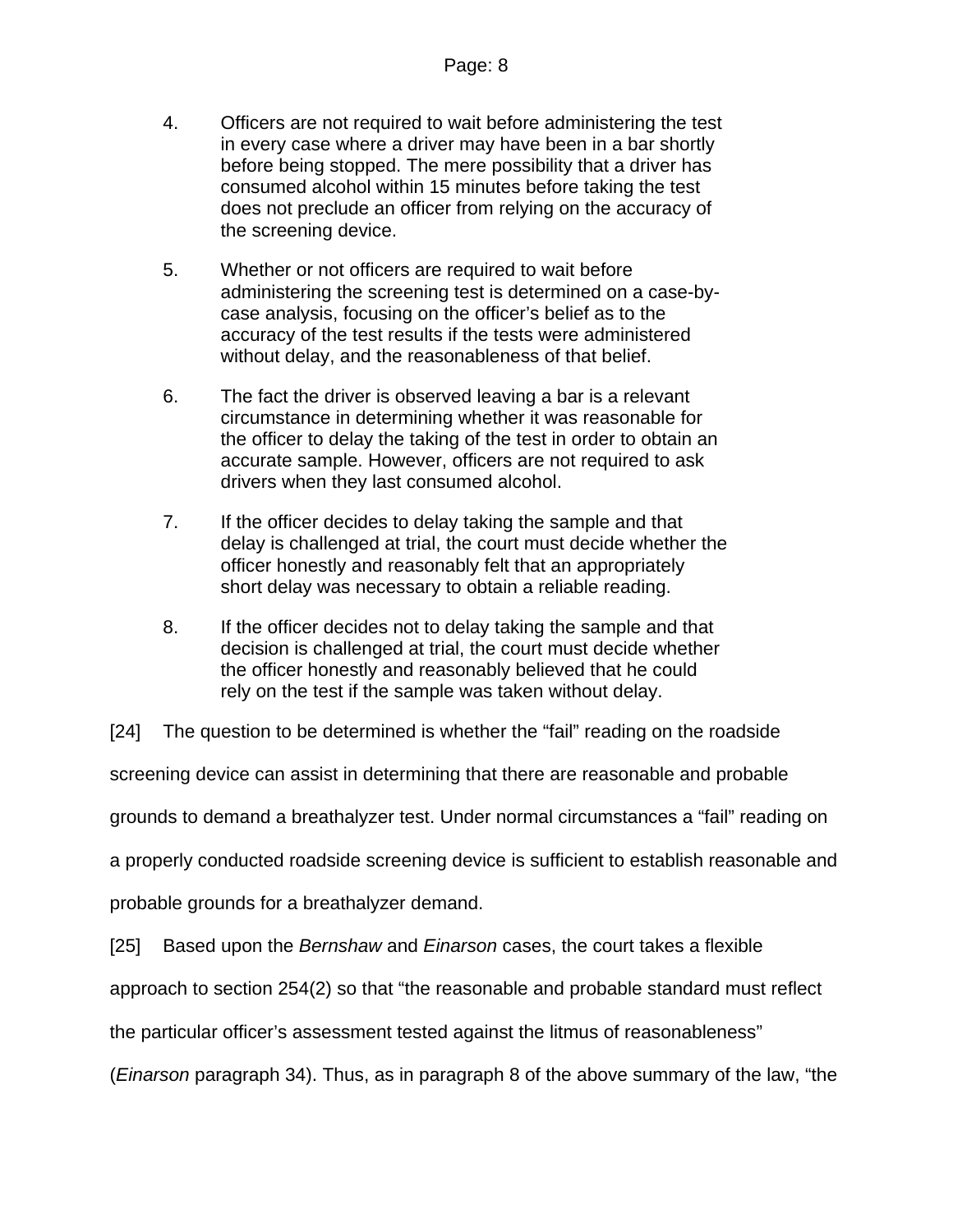#### Page: 9

court must decide whether the officer honestly and reasonably believed that he could rely on the test if it was administered without delay" (paragraph 34).

[26] In the case at bar, the issue is whether this officer honestly and reasonably believed that he could rely on the "fail" result of the roadside screening device. The precise question he had to address was whether a delay in the administration of the roadside screening device was necessary. In my view, the circumstances required some consideration of the possibility of recent drinking. The proximity of the bars where Mr. Hubbard was driving, the fact that he had been drinking that evening, the fact that he had just bought beer and the fact that he had a strong odour of mouthwash are all part of the context that the officer had to address in considering whether a delay was appropriate. As stated in *Einarson* at paragraph 34, the decision may be made to proceed with delay or without delay and neither decision suggests the officer acted improperly. However, the decision not to delay or to delay, as the case may be, can be challenged and the court must decide whether the officer honestly and reasonably believed that he could rely on the "fail" result.

[27] I have no question about the honesty of the officer's subjective belief. In his mind, he was acting on a reasonable suspicion and following police policy in administering the roadside screening device.

[28] However, from an objective point of view, I have two problems with the reasonableness of the officer's decision. Firstly, the officer had no knowledge about the operation of the roadside screening device when there was an issue of "mouth alcohol". Quite simply, he was unable to address his mind to whether he could rely on the test result. By his candid admission, for which he should be praised and not condemned, he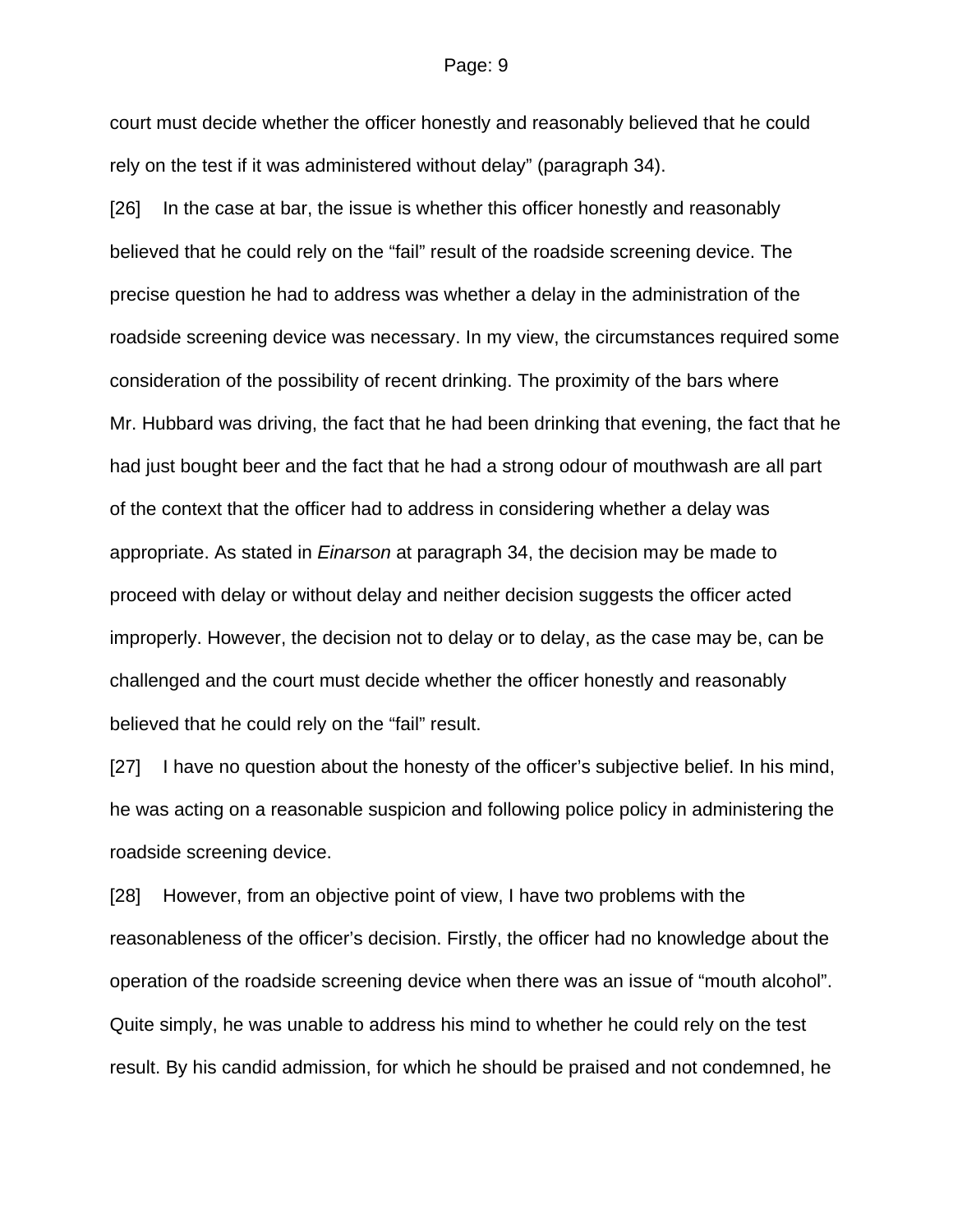#### Page: 10

had not been trained on this issue. I conclude that, from an objective viewpoint, the officer could not reasonably conclude that the test was reliable.

[29] Secondly, he admitted that his practice was that he would wait five minutes if there was something in the driver's mouth such as mouthwash. He made this admission in the context of his understanding that the instrument might be damaged if Hubbard had been smoking a cigarette. This admission suggests that the officer had incorrect information on the issue from his training.

[30] None of this evidence was in his notes and I have found the officer's evidence to be unreliable when not based on his notes.

[31] I can only conclude that I have no confidence that the officer understood the requirement to address the issue of whether to delay or not. He quite simply failed to address the issue, or addressed it incorrectly and his reliance on the "fail" result was not reasonable.

#### **Issue #3 Should the breathalyzer results be admitted into evidence?**

[32] Section 8 of the *Charter of Rights and Freedoms* states that

Everyone has the right to be secure against unreasonable search or seizure.

[33] In this case, I have found that the officer did not have reasonable and probable grounds for the breathalyzer demand and accordingly there is a breach of section 8 of the *Charter*.

[34] The question remains whether the breathalyzer evidence should be excluded. Counsel did not address this issue expressly and impliedly proceeded on the assumption that if I concluded it was an unreasonable seizure, it would be excluded.